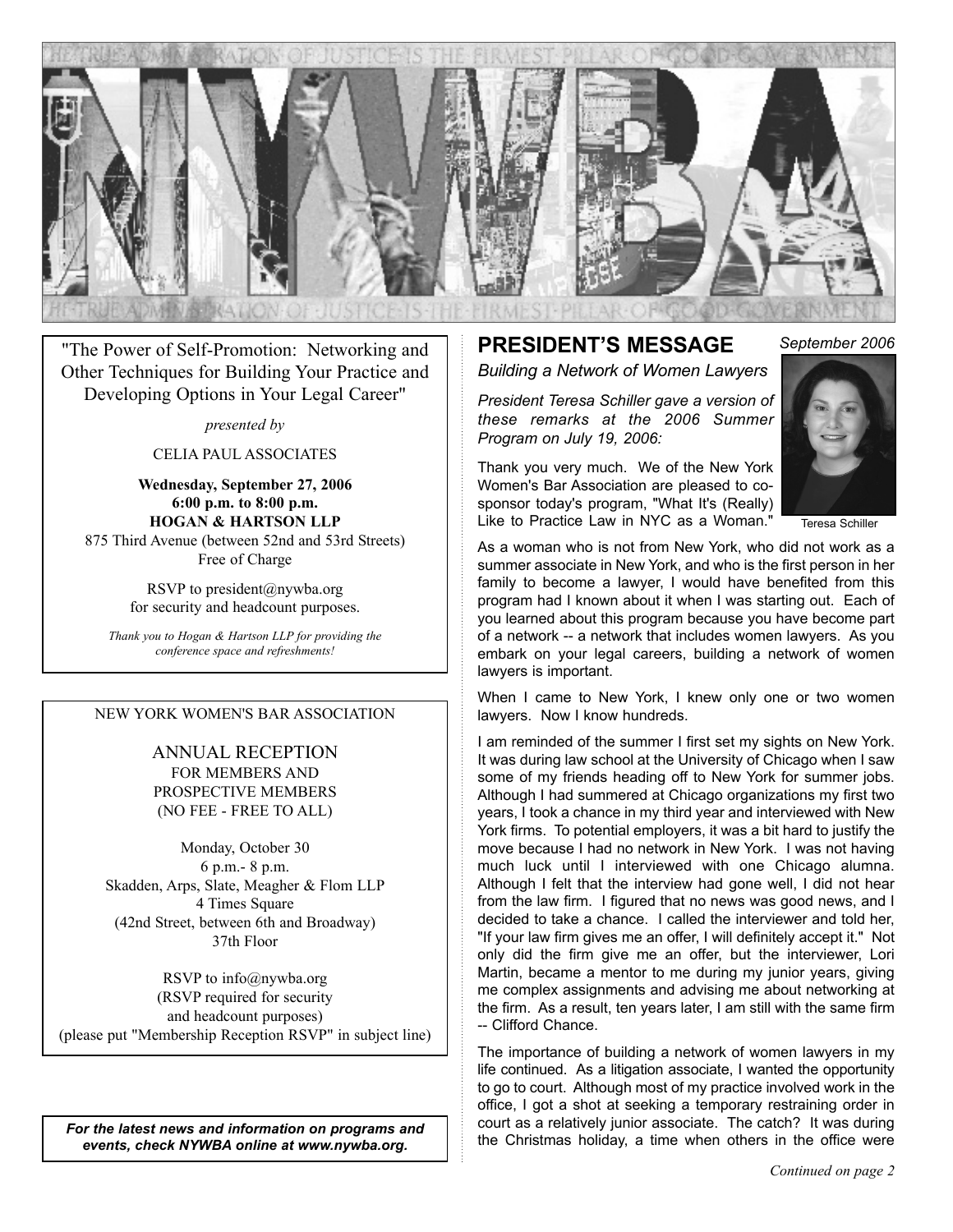## **Women's Bar Leader Judge Ellerin** *<sup>2</sup>***is Honored by LIFT**

The Honorable Betty Weinberg Ellerin was recently honored by Legal Information for Families Today (LIFT) during its 10th Anniversary Gala which celebrated a decade of service to children and families. Judge Ellerin is a longstanding Women's Bar leader and currently a delegate to the Women's Bar Association of the State of New York (WBASNY). She received LIFT's Champion of Children & Families Award for her work to improve the courts and the lives of children and families.

At the Gala, Judge Ellerin gave inspiring remarks which praised the dedication of LIFT and reflected her own desire to improve access to the court system: "It has been said that the lawyer is the key to effectively opening the door to the courthouse and unraveling the mysteries of our laws. I have long been an ardent advocate for finding a way to make lawyers available for assignment to litigants in the Family Court - the litigants who need them the most and are least able to afford such services. I am as passionately committed to finding representation for everyone in Family Court as I am to just about anything - and those of you who know me know that when I'm passionate about an issue, I'm relentless. Clearly, universal representation is our ultimate goal. But knowing that this goal was not immediately on the horizon, the people behind LIFT were unwilling to wait for the perfect answer. Instead, they thought outside the conventional box. They saw people in need, they saw something they could do about it, and they did it. They came to the very sites to which the litigants came - the lobbies of Family Courts in the various counties. They provided critical information and pointed these litigants to the right path, enabling them to navigate the system and access crucial social services."

LIFT has grown exponentially over the past ten years. Today, LIFT operates Family Court-based Education and Information Sites (EI Sites), a Family Law/Family Court Information Hotline, educational workshops, and the Family Court Judge for a Day Program. All of LIFT's programs provide those it serves with the tools they need to access justice in Family Court, and ensure the well-being and stability of their families. For more information about LIFT or to make a donation, please go to http://www.liftonline.org.

The NYWBA congratulates and thanks Judge Ellerin and LIFT for their service to families and children in need.



*Judge Betty Weinberg Ellerin and LIFT Executive Director Melissa M. Beck*

#### *President's Message continued from page 1*

preoccupied with end-of-year festivities. Although I had plans to go home to Texas, I set them aside and quickly learned the facts of my new case, drafting papers for a new lawsuit and a TRO. When I went to court on Christmas Eve by myself, I was very nervous, feeling the weight of my client's needs on my shoulders and knowing the weaknesses in our stance. Instead of making an appearance in a large courtroom, I found myself in a small office, sitting across from a woman judge to make my argument. She went through my papers and asked questions, weighing the equities and ultimately granting the ex parte order. I could not have received a better Christmas gift. Years later, I was pleased to see that my path crossed hers again, when I served on the Women's Bar Board with her. The judge -- Justice Phyllis Gangel-Jacob -- is still an active member of our board.

I came to the Women's Bar as a result of my need to network. I was actually trying to build a women lawyers' network in a particular practice area - antitrust law. For those of you who are interested in antitrust law, there is a group of women antitrust lawyers who meet every month or so to listen to speakers and discuss cutting edge issues in the field. This was the first women lawyers' group of which I was a part, and I looked forward to those meetings as a bonding experience and a chance to build my practice. Coincidentally, it turned out that leaders of that group, such as Martha Gifford, were also leaders of the New York Women's Bar Association. As a result, I eventually became involved in the Women's Bar. Several years later, I am embarking on a year as president, and I have the pleasure of networking with you. One thing I have learned is that once you make networking your goal, often it just expands naturally.

You can start a network of women lawyers here just by joining the New York Women's Bar Association. We are a non-profit organization devoted to improving the status of women in society, educating women lawyers, assisting in professional development and advancement, and promoting the fair and equal administration of justice. This year marks our 72nd Anniversary. We are affiliated with the Women's Bar Association of the State of New York, in which there are thousands of members.

Finally, my message today is, "To help ALL women lawyers, let us all broaden the women's network, whatever the practice area, whatever the affiliation." But for you, today is a prime opportunity to broaden YOUR OWN network. Good luck, and thank you very much.

Jeresa Schiller

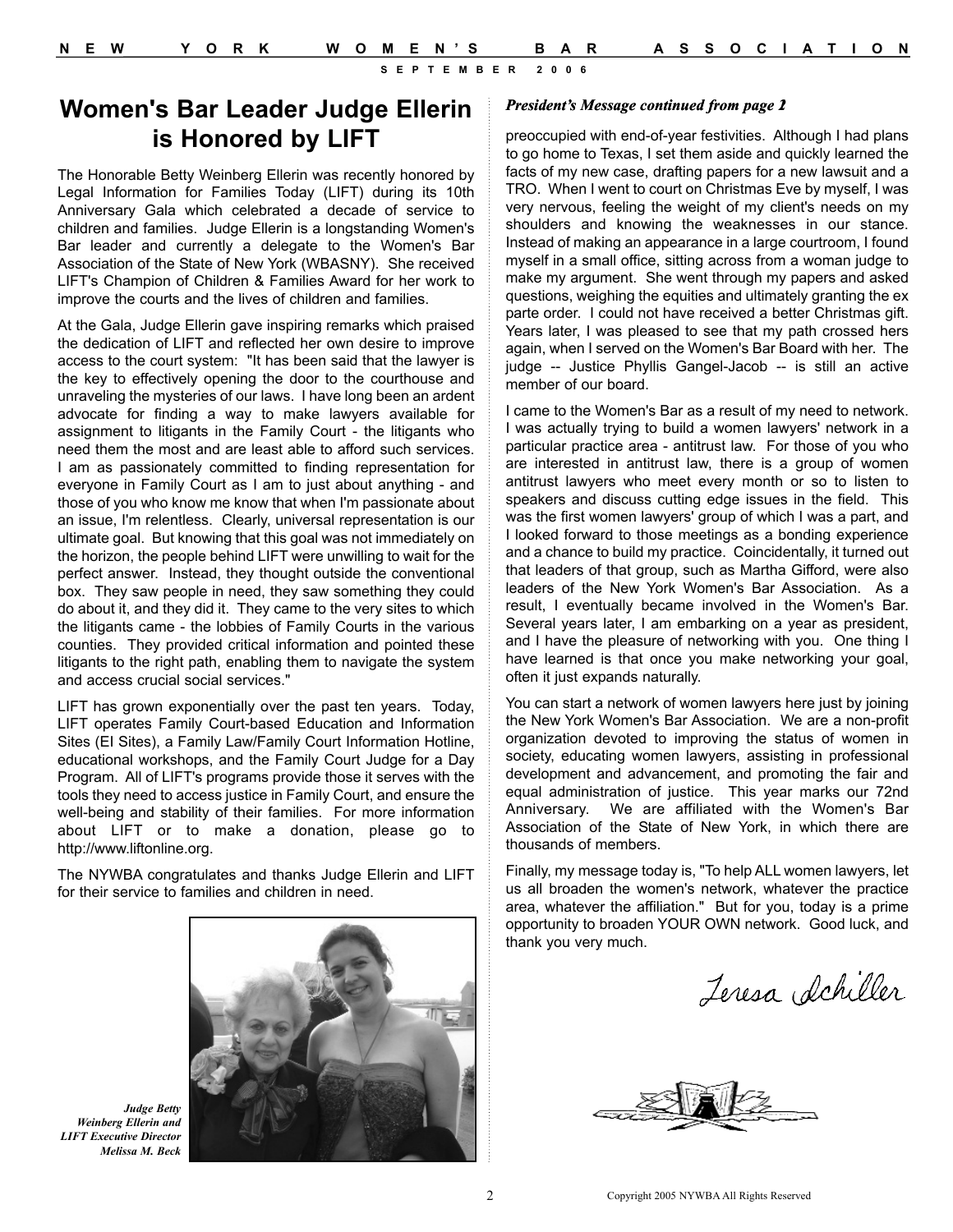## **NYWBA Co-Hosts Seminar on Women's Board Service**

The NYWBA was pleased to co-sponsor with the Women's Initiative of Fulbright and Jaworski L.L.P. and WBASNY a seminar on July 7, 2006, called "Women on Boards of Directors: Recent European Efforts to Increase the Representation of Women on Boards of Directors."

The event featured Dominique De La Garanderie, a past president of the Paris Bar and a member of the board of directors of Renault and the world's second largest cementmaking company, Holcim. She spoke about her experience serving as the only woman on the boards of two companies of international significance. Ms. De La Garanderie addressed European efforts to increase the representation of women on corporate boards and recent French legislation requiring that the boards of all French companies have twenty percent female representation. Prior to this event, Ms. De La Garanderie addressed these issues in June 2006 in London at the World Women's Bar Conference organized by the International Bar Association.

Approximately forty-five people attended the event, and participants commented that Ms. De La Garanderie's example was inspiring. It was a good opportunity for participants to cross-cultivate their shared interest in promoting the welfare and advancement of women.

Thanks to Fulbright & Jaworski L.L.P. for identifying the speaker and providing the conference space and refreshments for the event.

#### **GET MORE INVOLVED IN THE NYWBA!**

We are looking for attorneys from all backgrounds and all disciplines to get more involved with projects such as the following:

> helping to host CLE programs, working on committees, helping to boost membership, and joining our board.

Please e-mail NYWBA President Teresa Schiller at president@nywba.org about your interests and availability.

We're always looking for new talent and ideas!

**Congratulations** to the following NYWBA members who have been chosen as New York's Super Lawyers in the Manhattan Edition of New York Super Lawyers 2006: Susan Bender, Kathy Posner, Laurie Berke-Weiss, Cathy Foti, Claire Gutekunst, Lizabeth Burrell, Ilene Gotts, Wendy Schwartz, Betsy Plevan, Susan Serota, Sheila Birnbaum, Carol Aciman, Loretta Ippolito, Harriet Cohen, Michele Katz, Stanley Plesent, Beth Kaufman and Martha E. Gifford.

## **NOTES ON MEMBERS**

*Has something noteworthy happened to you or another member? Send us your news at newsletter@nywba.org.*

Congratulations to WBASNY Secretary and past NYWBA President **Elizabeth A. Bryson**, who was recently appointed by Chief Judge Judith S. Kaye to the new Commission on the Future of the New York State Courts. Information about the Commission can be found at the OCA website (www.courts.state.us).

The Association congratulates the **Honorable Betty Weinberg Ellerin**, recently retired Justice of the Appellate Division, First Department, on her new positions in the private sector. In the Spring, she was named senior counsel of Alston & Bird, a national law firm with offices in midtown. The firm held a gala reception in her honor, with many prominent jurists and lawyers in attendance, including former NYWBA President Christina Kallas, NYWBA President Teresa Schiller, WBASNY President Andrea Phoenix, and WBASNY Vice President (and NYWBA past President) Elizabeth Bryson. In addition, Justice Ellerin was recently appointed to the New York panel of JAMS, the nation's largest alternate dispute resolution firm, where she will participate in mediations and other ADR proceedings.

Sorrowful announcement is made of the May 31, 2006 death of our colleague and friend **Honorable George Roberts**, Judge of the New York State Court of Claims and Acting J ustice of the Supreme Court Supreme Court, New York County, Criminal Branch. Anyone wishing to honor Judge Roberts may do so by contributing to the Make a Wish Foundation, or any charity which is aimed specifically at children.

We offer our deepest sympathies to **Bonnie Cohen Gallet** who suffered the passing of her father, Nathan Cohen. Donations in his honor may be made to the Jeffrey Gallet Scholarship at Brooklyn Law School.

It is with great sadness that we announce the death of T. Edwin Peterson, beloved father of Ted Peterson and father-inlaw of WBASNY Vice President, **Elizabeth A. Bryson**. For those individuals who have requested information, you may send donations to: Parkinson Disease Foundation, 1359 Broadway, Suite 1509, New York, NY 10018 (www.pdf.org). Please request that an acknowledgement card be sent to: Theodore Peterson, c/o Elizabeth A. Bryson, Esq., 200 West 79 Street, PHN, New York, NY 10024.

On page 3 of the June 2006 issue, we reported that the **Honorable Phyllis Gangel-Jacob** had retired from the NYWBA Board. Instead, the notice should have indicated that Phyllis Koffman had retired from the board. We thank Phyllis Koffman for her many years of service, and we thank the Honorable Phyllis Gangel-Jacob for her continued service.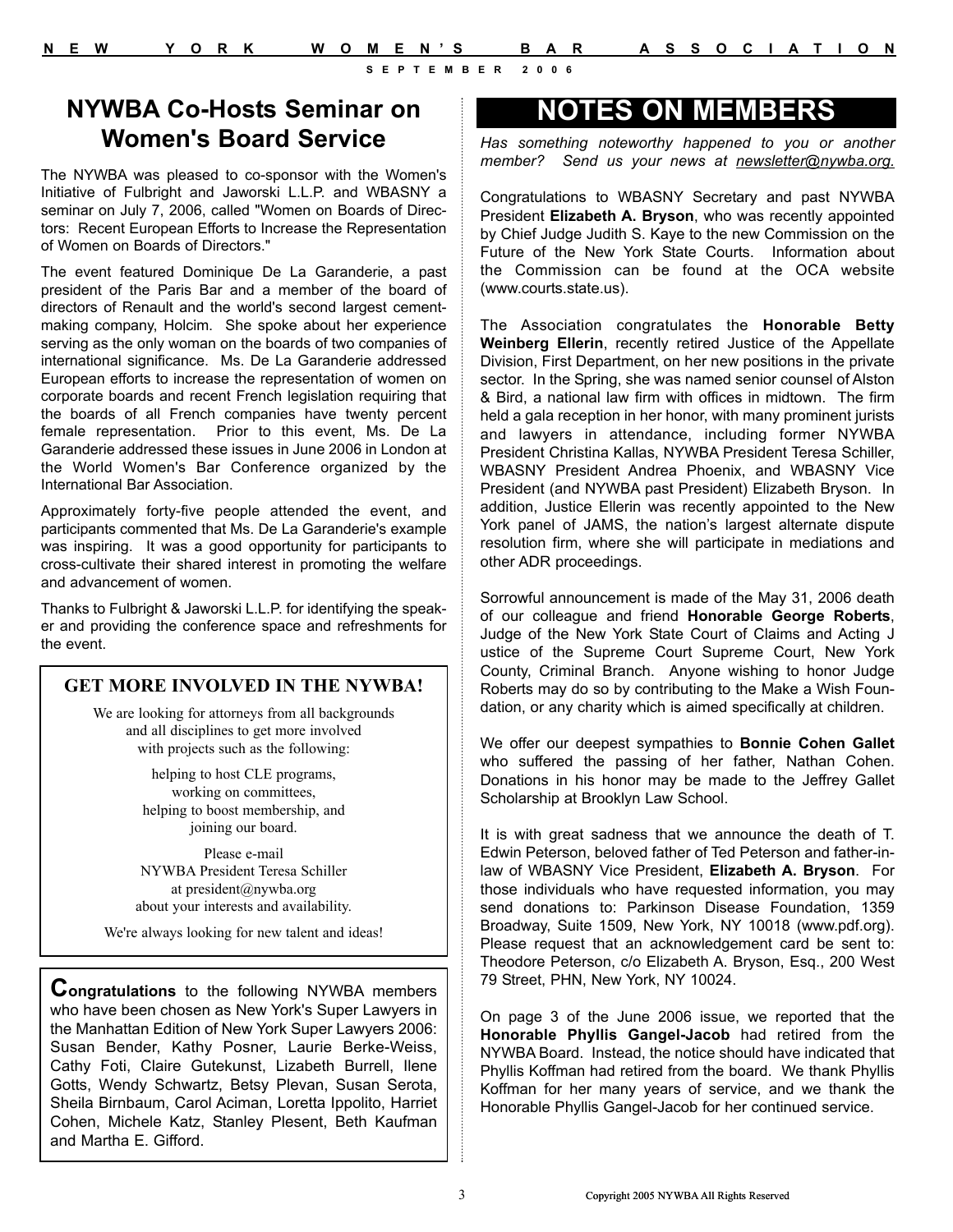### **NYWBA Co- Sponsors CLE Program On Pending Legislation** *By Irit Tau-Webber, an Associate at Cohen Hennessey Bienstock & Rabin P.C.*

On Thursday, June 8th, the Women's Bar Association cosponsored an interesting lunchtime CLE program entitled "And Justice for All: Eliminating the Statute of Limitations for Rape and Other Violence Sexual Crimes, and Criminalizing Human Trafficking." The program featured New York State Assemblyman Joseph Lentol, chairman of the Assembly's Codes Committee, as well as Assemblywoman Amy Paulin and Assemblyman Jeffrey Dinowitz. Assemblywoman Paulin was the primary sponsor of AB 11283, which would eliminate both the criminal and civil statutes of limitations for rape cases and other violent sexual crimes. Assemblyman Dinowitz was the primary sponsor of a comprehensive bill, AB 1898, that would criminalize human trafficking in New York State and impose severe penalties on the perpetrators of such crimes.

Assemblywoman Paulin's bill would eliminate the five-year criminal statute of limitations as well as the civil statute of limitations on certain sexual offenses, which include rape in the first degree. The Assemblywoman explained that the bill was designed to address the reality that most rapes are unreported, and due to the trauma that it causes its victims, it may take them years to come forward. The New York State Senate has already passed a similar bill to eliminate the criminal statute of limitations, but not the civil statute of limitations, which is the more controversial part of the legislation. Assemblywoman Paulin was confident that some version of the bill, at least eliminating the criminal statute of limitations, would be passed by the June 23rd end of the then-current legislative session.<sup>1</sup>

Assemblyman Dinowitz's bill would criminalize the trafficking of persons for sexual and labor servitude, create penalties for buyers as well as traffickers and create protections for the victims, who under current laws may be treated as though they were perpetrators. While there is a federal anti-trafficking statute, it is not invoked frequently, as local law enforcement officials are those who encounter trafficking most often. There is currently no New York state law that specifically criminalizes trafficking, and hence no serious consequences for traffickers and buyers of the services that trafficked people are coerced into providing. Assemblyman Dinowitz's bill aims to provide the state with the tools it needs to combat trafficking. The bill would also criminalize promoting sex tourism. Assemblyman Dinowitz intimated that the original bill that he sponsored is unlikely to be passed by the June 23rd end of the current legislative session, but that a reworked version, which is not as strong as his bill, may be passed.2 The New York State Anti-trafficking Coalition, a broad coalition of various organizations which includes NYWBA as well as organizations that represent trafficking victims, such as Sanctuary For Families, supports the original bill.

Stephanie Marcus, the chair of the Legislative Matters subcommittee of the New York State Bar Association's Committee on Women in the Law then moderated a lively question and answer session with the Assembly members. Interestingly, the vast majority of the questions and controversy were directed at the statute of limitations bill, and not at the anti-trafficking bill. One questioner was critical of the statute of limitations bill for its inclusion of children, stating that children are vulnerable to being manipulated into having false memories of rape, and suggesting that different guidelines should be used in investigating accusations of sexual assault crimes by children. Another questioner expressed concern about how falsely accused defendants could refute the charges against them decades after the alleged incident took place, and suggested raising the standard of proof required to convict on older claims of the sexual offenses covered by the bill. Surprisingly, though from the reactions of audience members it appeared that the statute of limitations bill was the more controversial bill, Assembly member Joseph Lentol indicated that in his view, the statute of limitations bill was more likely to pass than the anti-trafficking bill.

The New York State Bar Association's Committee on Women In the Law sponsored the program, which was co-sponsored by NYWBA and the New York County Lawyers Association's Women's Rights Committee. For more information on the New York State Anti-trafficking Coalition, visit their Website at www.stophumantraffickingny.org.

 $\overline{\phantom{a}}$  , where  $\overline{\phantom{a}}$  , where  $\overline{\phantom{a}}$  , where  $\overline{\phantom{a}}$ 

<sup>2.</sup> Ultimately, a watered down version of the original bill, lowering the crimes of trafficking from a Class C to a Class D felony and eliminating the crime of promoting sex tourism, was passed in the Assembly. The State Senate passed its own anti-trafficking measure, weaker than the original Assembly bill, but neither the State Senate nor the State Assembly passed the other's bill.



<sup>1.</sup> On June 20th, 2006 a bipartisan legislative agreement was reached with the State Senate on the statute of limitations bill. New York State Senator Dean Skelos had sponsored SB 8441, which would have eliminated the criminal, but not the civil statute of limitations for rape cases. Under the agreement, the criminal statute of limitations was eliminated for the Class B felony sexual assault crimes of first degree rape, first degree criminal sexual act, first degree aggravated sexual abuse, and first degree course of sexual conduct against a child. The civil statute of limitations for the crimes was not eliminated, but rather extended from one to five years.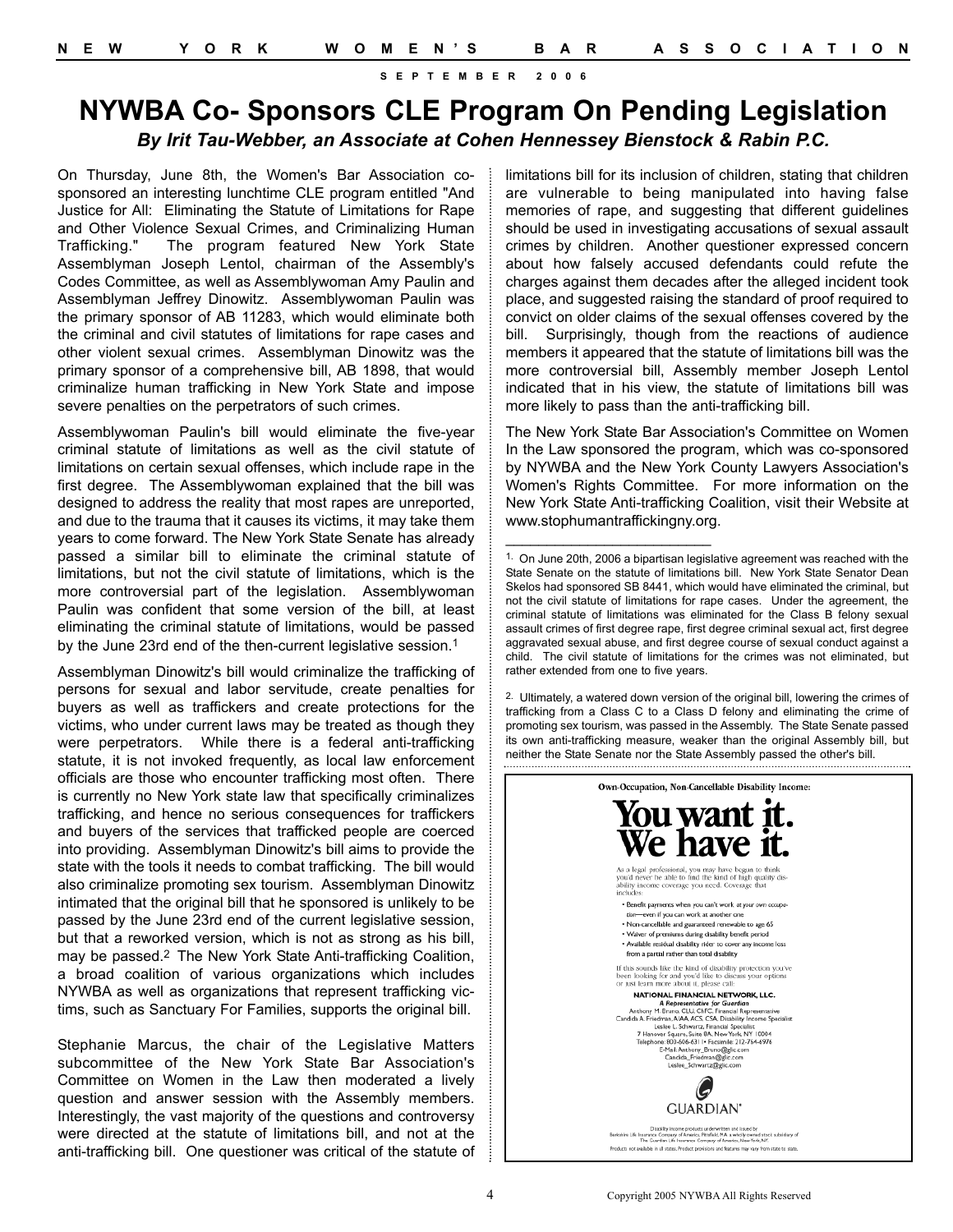# **NYWBA Celebrates Annual Dinner in its 71st Year**

On May 24, 2006, the NYWBA hosted its Annual Dinner at the Grand Hyatt Hotel. A lively crowd of NYWBA and WBASNY members and friends gathered to honor those who have contributed so much to the NYWBA and to the New York legal community. The crowd was welcomed and thanked at the event by Dinner Co-Chairs Jo Ann Douglas and Diana G. Browne.

The Honorable Betty Weinberg Ellerin, former Associate Justice, Appellate Division, First Department, installed the NYWBA officers and directors and WBASNY directors for 2006/2007. (For a complete listing of our leadership, please see the mailing page of this newsletter.)

The Honorable Fern Fisher, Administrative Judge of the Civil Court of the City of New York, received the President's Special Award and addressed the crowd, talking about her experiences as an African American woman attorney. NYWBA President Christina Kallas presented her with the award, after reading a welcoming letter from the Honorable Judith S. Kaye.

Michele Coleman Mayes, Senior Vice President and General Counsel of Pitney Bowes, received the Joan L. Ellenbogen Award. The award was created by Sheila Birnbaum, who was president of the NYWBA in 1983. Ms. Mayes spoke about the achievements of Joan Ellenbogen, likening her to another women leader, Barbara Jordan. The award came with a cash prize that Michele donated to Legal Momentum; which was represented at the dinner by its president, Kathy Rodgers. The Honorable Jacqueline W. Silbermann, Administrative Judge of the Supreme Court, New York County, Civil Branch, Statewide Judge for Administrative Matters, and the first recipient of this award, made the presentation.

Katherine B. Posner, a partner at Condon & Forsythe LLP and president of the NYWBA Foundation, received the Doris S. Hoffman Service Award. The award is given by the NYWBA to someone who is not president, but who has rendered exceptional service to the organization. She described the Foundation's mission and activities and thanked her colleagues on the Foundation board and at her firm for their support. NYWBA President Christina Kallas presented her with the award. In attendance at the dinner were former award recipients Naomi Werne and the Honorable Laura E. Drager, as well as Stephen Hoffman, who remains a staunch supporter of the Women's Bar.

Myra Freed, a Journal Committee Co-Chair and long-time board member, gave a heartfelt speech thanking NYWBA President Christina Kallas for her hard work and dedication in 2005/2006. Christina thanked Women's Bar members and her daughter Sara and husband Xen for their invaluable support during the year.

Teresa Schiller, NYWBA President for the 2006/2007 year, addressed the dinner audience. She articulated a goal of having NYWBA members get to know each other better, relating anecdotes from different phases of her career to introduce herself.

WBASNY President Elaine Avery addressed the crowd, praising the NYWBA for its activism and involvement on the state level. WBASNY Past President Mindy Zlotogura and President-Elect Maria Cortese were also in attendance.

This year's event marked the first annual Silent Auction, which raised over \$7500 for a scholarship fund established in honor of the Honorable Betty Weinberg Ellerin, who has retired from the bench and is now senior counsel at Alston & Bird. Silent auction items ranged from a weekend getaway to beauty products to a lunch at La Grenouille.

The following is a list of the donors of the Silent Auction items, along with the generous winning bidders:

Equinox, six-month membership - *Anna Lewis*

Puerto Rico Condo, one week luxury time share - *Marilyn Kunstler*

Beautiful Scales of Justice 14-Karat Gold Charm, donated by Justice Ellerin - *Arlene Hahn*

Patty Dougie Show, personalized guided shopping tour - *Wendy Parmet*

Zezé Flowers, exquisite flowers every month - *Michael Appelbaum*

Rhonda Marinoff, a day with a personal shopper - *Jane Slavin*

Jo Malone Gift Set, beautiful home fragrance collection - *Arlene Hahn*

Liberty Tickets, great seats to see a great game - *Martha E. Gifford*

Eileen Fisher, \$250 gift certificate - *Martha E. Gifford*

La Grenouille, haute cuisine lunch for four - *Martha E. Gifford*

Joan Rivers Costume Jewelry Collection - *Phyllis Solomon*

Exhale, "fusion" fitness class - *Phyllis Solomon*

Lenox Room, lavish dinner for four - *Myra Freed*

New York Law Journal, one-year subscription - *Gary Klein*

Yankees Tickets, donated by Ellen Walker - *Barbara Burger*

Precious Pets, day of beauty at posh pet spa - *Jennifer Kouzi*

Macy's, \$250 gift certificate - *Hon. Phyllis Gangel-Jacob* Kara Teitelbaum Pilates, personalized class - *Amy Foote* Mets Tickets, donated by Judicial Title Company - *Anna Lewis*

The Annual Dinner was attended by approximately 350 people. The Dinner Journal was filled with messages, both poignant and humorous. Attendees were treated to lively music by The Hot Flashes and delicious hors d'oeuvres and dinner. Special thanks for their hard work go to Dinner Committee Co-Chairs Jo Ann Douglas and Diana G. Browne, Journal Committee

Co-Chairs Myra Freed, Christina Kallas, and Jo Ann Douglas, Silent Auction Committee Co-Chairs Michael Appelbaum and Patricia Ann Grant, and the rest of the Dinner Committee.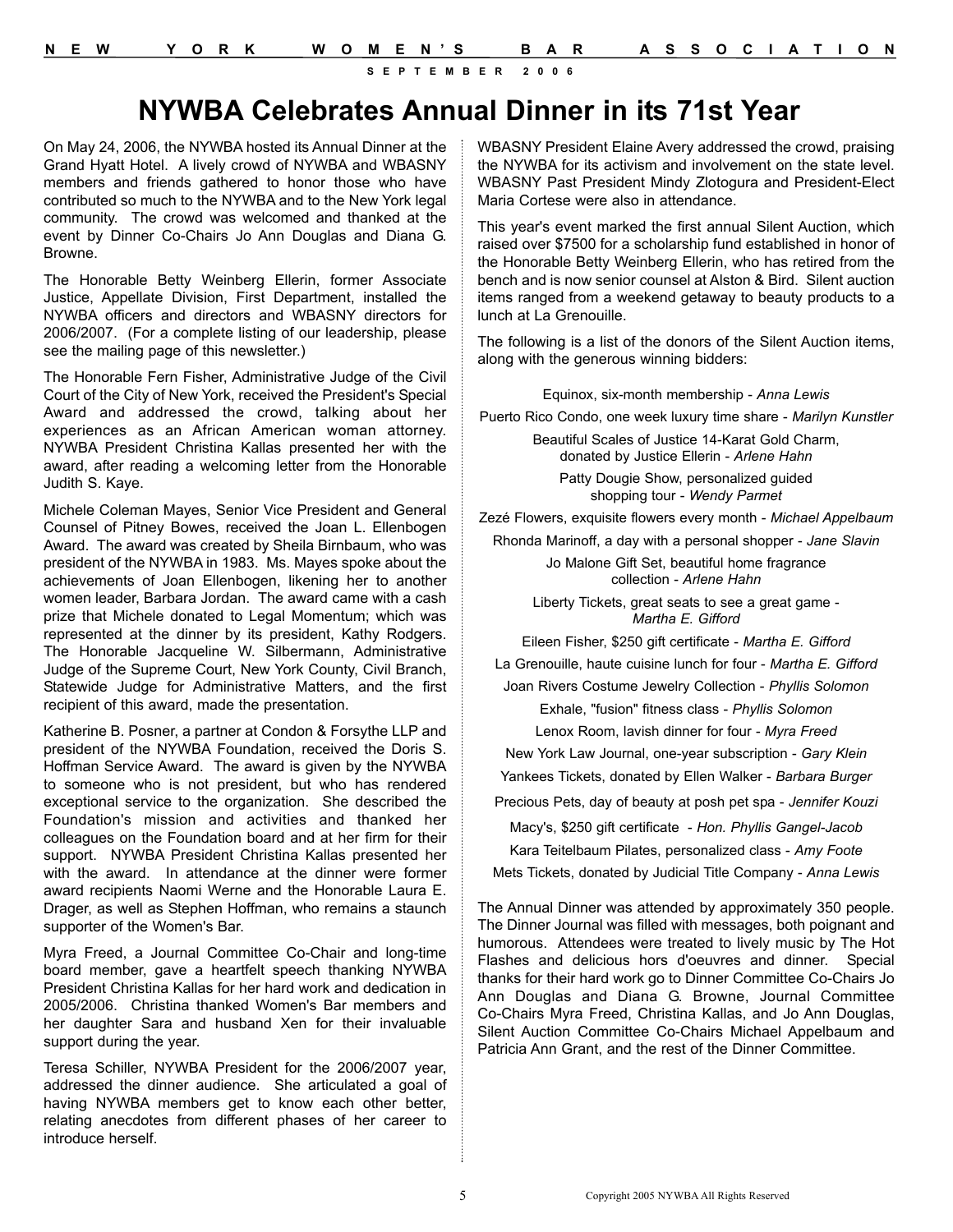# **NYWBA MENTOR GROUP PROGRAM ACCEPTING NEW PARTICIPANTS**

In the Fall of 1994, the NYWBA launched a unique program designed to develop and encourage mentoring relationships among our members. The Association perceived, correctly, that mentoring is important to professional success and development, and that traditional mentoring relationships -- mentor and protégé in a one-on-one relationship -- were increasingly unavailable to young lawyers, particularly women. Experienced practitioners facing a changing economy had less time to devote to mentoring, and when they did have time, they tended to do what came naturally: they selected younger versions of themselves, typically not women or persons of color, as their protégés.

This Association counts among its members some of the most prominent and accomplished women lawyers in the City, whose commitment to mentoring has spanned seventy years. However, the traditional mentor-protégé structure was not readily adaptable to a bar association, whose members practice throughout the City. Accordingly, in 1994 the Association's Committee to Advance Women in the Profession developed "mentoring circles" to utilize the Association's mentoring resources to meet the needs of the membership.

Each mentoring circle consists of eight to ten members from different practice areas who work for different types of employers, and who have varying levels of seniority. The group is expected to meet six times during the year to discuss any topics of interest to the group. New groups are encouraged to begin with formal discussion topics, such as "how to deal with difficult clients and adversaries," or "how to delegate effectively." As members get to know each other better, formal topics are no longer necessary. Members must agree to attend all group meetings during the year.

Over time, successful groups develop trust and cohesiveness and foster the honest exchange of practical advice, perspective, wisdom and friendship that is the goal of traditional mentoring relationships. Because of the emphasis on variety within groups, every member of the group is potentially a mentor to the others.

When a mentor group works the way it should, participant satisfaction is high. Participants have said that their groups have supported them through job searches, career changes and the challenge of balancing work and family.

There will be openings this fall for new participants. Because regular attendance is essential to the cohesiveness of your group, you must be willing to commit to attending the meetings of your group. This newsletter contains a sign-up form. If you are interested in joining a Mentor Group, please fill it out and send it in by October 6, 2006.

## **THE NEW YORK WOMEN'S BAR ASSOCIATION GROUP MENTORING PROGRAM**

The program organizes groups of members at different career levels and positions into "mentoring circles" that meet six times during the year to discuss career issues. If you would like to participate in one of these circles, please answer the questions below and return to the NYWBA by fax or regular mail by October 6, 2006.

Address **and a set of the set of the set of the set of the set of the set of the set of the set of the set of the set of the set of the set of the set of the set of the set of the set of the set of the set of the set of th**  $\mathcal{L}_\text{max}$  and  $\mathcal{L}_\text{max}$  and  $\mathcal{L}_\text{max}$  and  $\mathcal{L}_\text{max}$  and  $\mathcal{L}_\text{max}$  $\mathcal{L}_\text{max}$  and  $\mathcal{L}_\text{max}$  and  $\mathcal{L}_\text{max}$  and  $\mathcal{L}_\text{max}$  and  $\mathcal{L}_\text{max}$ 

Phone \_\_\_\_\_\_\_\_\_\_\_\_\_\_\_\_\_\_\_\_\_\_\_\_\_\_\_\_\_\_\_\_\_\_\_\_\_\_\_\_ Fax \_\_\_\_\_\_\_\_\_\_\_\_\_\_\_\_\_\_\_\_\_\_\_\_\_\_\_\_\_\_\_\_\_\_\_\_\_\_\_\_\_\_

Name

Email

**New York Women's Bar Association 5009 Broadway, Suite 604 New York, NY 10034 Tel: 212.490.8202 Fax: 877.282.1462**

How would you characterize your practice area?  $\mathcal{L}_\text{max}$  and  $\mathcal{L}_\text{max}$  and  $\mathcal{L}_\text{max}$  and  $\mathcal{L}_\text{max}$  and  $\mathcal{L}_\text{max}$ 

Year of Law School Graduation \_\_\_\_\_\_\_\_\_\_\_\_

| Are you committed to attend all group meetings? Yes | No |
|-----------------------------------------------------|----|
| What topics are you interested in discussing?       |    |

 $\mathcal{L}_\text{max}$  and  $\mathcal{L}_\text{max}$  and  $\mathcal{L}_\text{max}$  and  $\mathcal{L}_\text{max}$  and  $\mathcal{L}_\text{max}$  and  $\mathcal{L}_\text{max}$  $\mathcal{L}_\text{max}$  and  $\mathcal{L}_\text{max}$  and  $\mathcal{L}_\text{max}$  and  $\mathcal{L}_\text{max}$  and  $\mathcal{L}_\text{max}$  and  $\mathcal{L}_\text{max}$  $\mathcal{L}_\text{max}$  and  $\mathcal{L}_\text{max}$  and  $\mathcal{L}_\text{max}$  and  $\mathcal{L}_\text{max}$  and  $\mathcal{L}_\text{max}$  and  $\mathcal{L}_\text{max}$  $\mathcal{L}_\text{max}$  and  $\mathcal{L}_\text{max}$  and  $\mathcal{L}_\text{max}$  and  $\mathcal{L}_\text{max}$  and  $\mathcal{L}_\text{max}$  and  $\mathcal{L}_\text{max}$  $\mathcal{L}_\text{max}$  and  $\mathcal{L}_\text{max}$  and  $\mathcal{L}_\text{max}$  and  $\mathcal{L}_\text{max}$  and  $\mathcal{L}_\text{max}$  and  $\mathcal{L}_\text{max}$ 

#### **SENIOR MENTORS ARE ESPECIALLY NEEDED Objectives of Mentoring Circles**

• assist in career and personal development •

• provide insight for career moves •

• develop positive relationships with other female attorneys •

• develop communication and networking skills •

*If you have any questions, please contact* 

*Elise A. Yablonski, Mentor Program Coordinator, at 212.969.3976 or eyablonski@proskauer.com*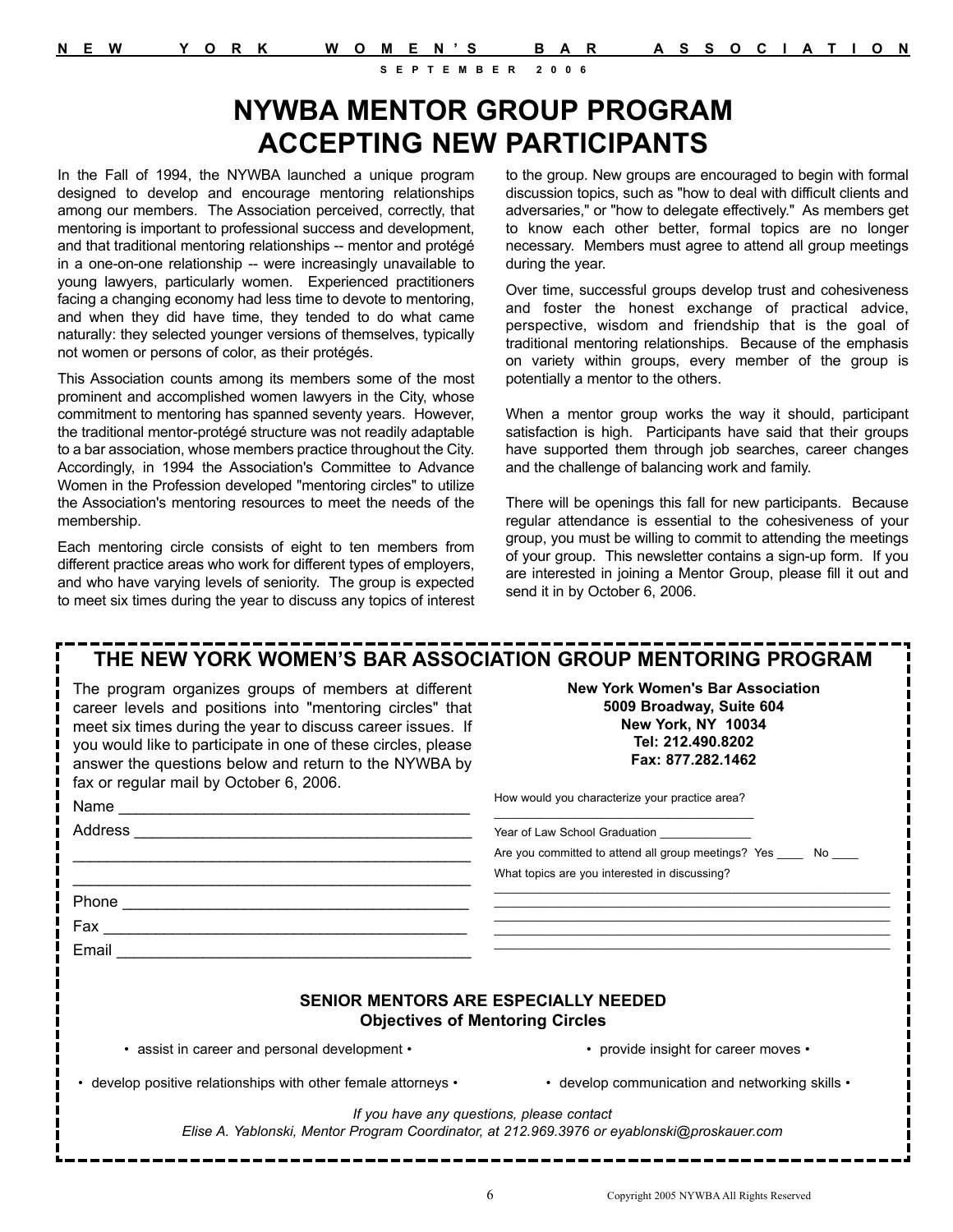# **NYWBA Sponsors Thurgood Marshall Junior Mock Trial Program**

The New York Women's Bar Association is a sponsor of the Thurgood Marshall Junior Mock Trial Program, Inc. The purpose of the program is to provide junior high school students, specifically seventh and eighth graders, with a positive introduction to the judicial system and expose them to role models and careers in the legal field.

The Ninth Annual Thurgood Marshall Junior Mock Trial Competitions concluded on June 7, 2006 at the Bronx Supreme Courthouse. Fifteen public and private schools from New York, Bronx, Queens, and Westchester Counties competed this year. St. Ignatius Loyola School (New York) won the seventh grade competition, and The Academy for Creative Education and Arts M.S. 145 (Bronx) won the eighth grade competition.

At the closing ceremony and food reception on June 7, the winners received, among other things, the traveling trophy and a plaque for their school, Ipod shuffles, savings bonds and Yankee Tickets. The two Best Advocates each received, among other things, the \$2,000.00 Kenneth Kase Memorial Scholarship to be received upon their enrollment in college. The Best Advocates this year were from New York and Bronx counties.

In preparation for competing each year, attorneys coach the students weekly for a four month period. The students act as prosecutors, defense attorneys, witnesses and jurors. Sitting judges preside over the mock trials, and court officers and stenographers staff the courtrooms for the competitions.

The fact patterns provided to the students are specifically designed to teach them lessons in life. This year, the seventhgrade fact pattern involved two acquaintances who become involved in an argument, which leads to a disastrous event - homicide. Robbery was the focus of the eighth-grade fact pattern. While preparing for trial, the students learn the importance of avoiding conflicts, and more importantly, that failure to do so results in serious consequences.

If you are interested in coaching and/or would like a particular school to compete in the Tenth Annual Thurgood Marshall Junior Mock Trial Competitions, please contact NYWBA's executive director, Christina Kallas, at info@nywba.org and write "Thurgood Marshall Competition" in the subject line of the e-mail.



InMotion is seeking a member of the New York Bar who is bilingual in Spanish and English and has litigated complex family law and matrimonial cases in New York for a minimum of three years. Direct inquiries to Heidi Lee Henderson, Esq., Director of Legal Services, inMotion, Inc., 646-442-1173, hhenderson@inmotiononline.org.

The New York City Law Department seeks an admitted attorney with substantial experience in tort law to defend complex, high-exposure, and high-profile tort cases brought against the City in federal and state court. The position requires substantial litigation experience in handling complex tort cases. Applicants must demonstrate strong analytical and writing skills. Salary is commensurate with experience. Please send cover letter, resume, transcript and writing samples to: Director of Legal Recruitment, New York City Law Department, 100 Church Street, New York, NY 10007

National Center on Philanthropy and the Law (NCPL) at New York University School of Law: The National Center on Philanthropy and the Law Fellowship in Nonprofit Law at New York University's Office of Legal Counsel (The NCPL Fellowship), a postgraduate fellowship, will be offered this year to a graduate of an accredited U.S. Law School. The Fellow will spend one year in residence at the NYU Office of Legal Counsel, working closely with the General Counsel and the staff of nine attorneys, on legal issues facing the University, including its school of medicine and its affiliated hospitals. The Fellow will begin at NYU in September 2007 and will receive a salary of \$46,000 plus benefits. The selection process consists of a written application and interview. Deadline is December 8, 2006. Visit www.law.nyu.edu/ncpl for more information and to download the application form or apply online. If you have any questions, please contact Erin Bainbridge at (212) 998-6168 or erin.bainbridge@nyu.edu.

Trial Attorney - Tort Division. The Tort Division of the New York City Law Department seeks an experienced trial attorney to handle back-to-back trials in its Bronx office. The successful candidate should have substantial state court trial experience, significant experience in personal injury litigation and excellent oral and written communication skills. To apply for this position, please send a cover letter, resume and writing samples to: Director of Legal Recruitment, New York City Law Department, 100 Church Street, New York, NY 10007.